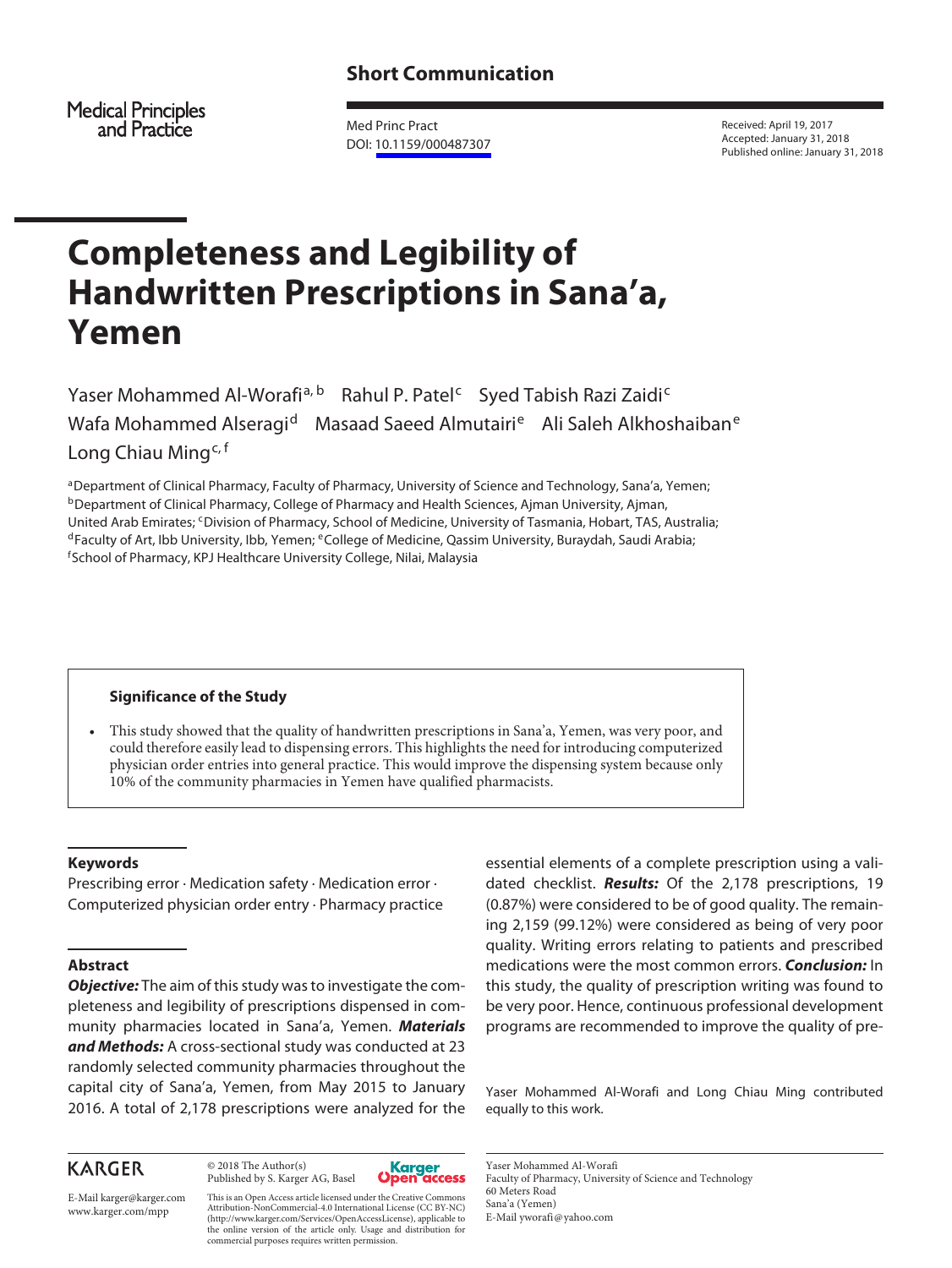scription writing among physicians. Future studies in other cities and investigation of the impact of continuous educational programs on the quality of prescription writing are strongly recommended.  $\qquad \qquad \circ$  2018 The Author(s)

Published by S. Karger AG, Basel

# **Introduction**

Good-quality prescriptions are very important to minimize errors in the dispensing of medicines; physicians should adhere to the guidelines for prescription writing in order to provide quality treatment to patients [1, 2]. All prescriptions should contain accurate and appropriate information about the patient and the medication that is being prescribed. All prescriptions should contain information such as the prescriber's name, address, telephone number, and signature; the patient's name, address, age, and weight; the prescription date; the name, formulation, strength, dose, frequency of administration, quantity of the prescribed drug, and instructions for its use as well as the diagnosis/indications [3, 4]. The aim of this study was to investigate the completeness and legibility of prescriptions dispensed by community pharmacies in Sana'a, Yemen.

#### **Materials and Methods**

This was a cross-sectional study conducted in the city of Sana'a, Yemen, using the cluster sampling method. A sampling frame was prepared using the list of registered pharmacies located at different areas within Sana'a, and a random number table was used. A total of 23 community pharmacies were selected, taking their geographical location into consideration. A minimum of one pharmacy dispenser or pharmacist from each pharmacy participated in this study. The prescriptions dispensed at the selected pharmacies from May 2015 to January 2016 were analyzed by 2 trained, independent researchers-cum-pharmacists. By using a validated checklist, prescriptions were analyzed for whether the required information was included in the prescriptions [3].

The checklist contained the following prescription errors related to (a) physician: name, contact details, and signature (3 criteria); (b) patient information: name, address, age, gender, and weight (5 criteria); (c) prescribed medications: drug name, strength, dose units, dosage form, quantity of medications, duration of therapy, route of administration, dose interval, instructions, drug abbreviation, unit abbreviation, and spelling mistakes (12 criteria); and (d) prescription: date of prescription, diagnosis, and clarity of prescription/legibility (3 criteria). If both investigators were unable to decipher any of the information included in the prescription, it was considered illegible. Each prescription was scored based on the compliance to the above 23 parameters, with

| Type of error                             | Frequency, $n$ $(\%)$ |
|-------------------------------------------|-----------------------|
| Physician-related information             |                       |
| Name                                      | 26(1.19)              |
| Contact details                           | 39 (1.79)             |
| Signature                                 | 51(2.34)              |
| Patient-related information               |                       |
| Weight                                    | 2,173 (99.77)         |
| Address                                   | 2,102 (96.51)         |
| Age                                       | 1,524 (69.97)         |
| Gender                                    | 1,391 (63.86)         |
| Name                                      | 482 (22.13)           |
| Prescribed medication-related information |                       |
| Spelling                                  | 2,124 (97.52)         |
| Instructions for use                      | 2,067 (94.90)         |
| Quantity                                  | 1,908 (87.60)         |
| Dose interval                             | 1,824 (83.74)         |
| Strength                                  | 1,645(75.52)          |
| Route of administration                   | 1,608 (73.82)         |
| Dose units                                | 1,573 (72.22)         |
| Duration of therapy                       | 1,433 (65.79)         |
| Drug name                                 | 1,098 (50.41)         |
| Dosage form                               | 961 (44.12)           |
| Drug abbreviations                        | 456 (20.93)           |
| Unit abbreviations                        | 811 (37.23)           |
| Prescription-related information          |                       |
| Clarity of prescription/legibility        | 1,919 (88.10)         |
| Diagnosis/indication                      | 1,770 (81.26)         |
| Date of prescription                      | 1,619 (74.33)         |

1 point given for each erroneous criterion. The quality of the prescription was scored as: very poor, ≥10 errors; poor, 3–9 errors; fair, 2 errors; good, 1 error [3].

A total of 2,178 prescriptions were analyzed. The data obtained were descriptively analyzed using the Statistical Package for the Social Sciences® (SPSS) v15 (Chicago, IL, USA). The Research Ethics Committee of the College of Pharmacy, University of Science and Technology, Yemen, approved the study. The investigators received permission to conduct the survey from the community pharmacy managers. Written informed consent was obtained from the participants. No personal information about respondents, pharmacists, physicians, or patients was collected and strict confidentiality was observed.

# **Results**

Of the 2,178 prescriptions, only 19 (0.87%) were considered as being of good quality. The remaining 2,159 (99.12%) were considered to be of very poor quality; 1,770 (81.26%) were incomplete without indication or diagnosis and 1,919 (88.10%) were partly illegible. Most errors